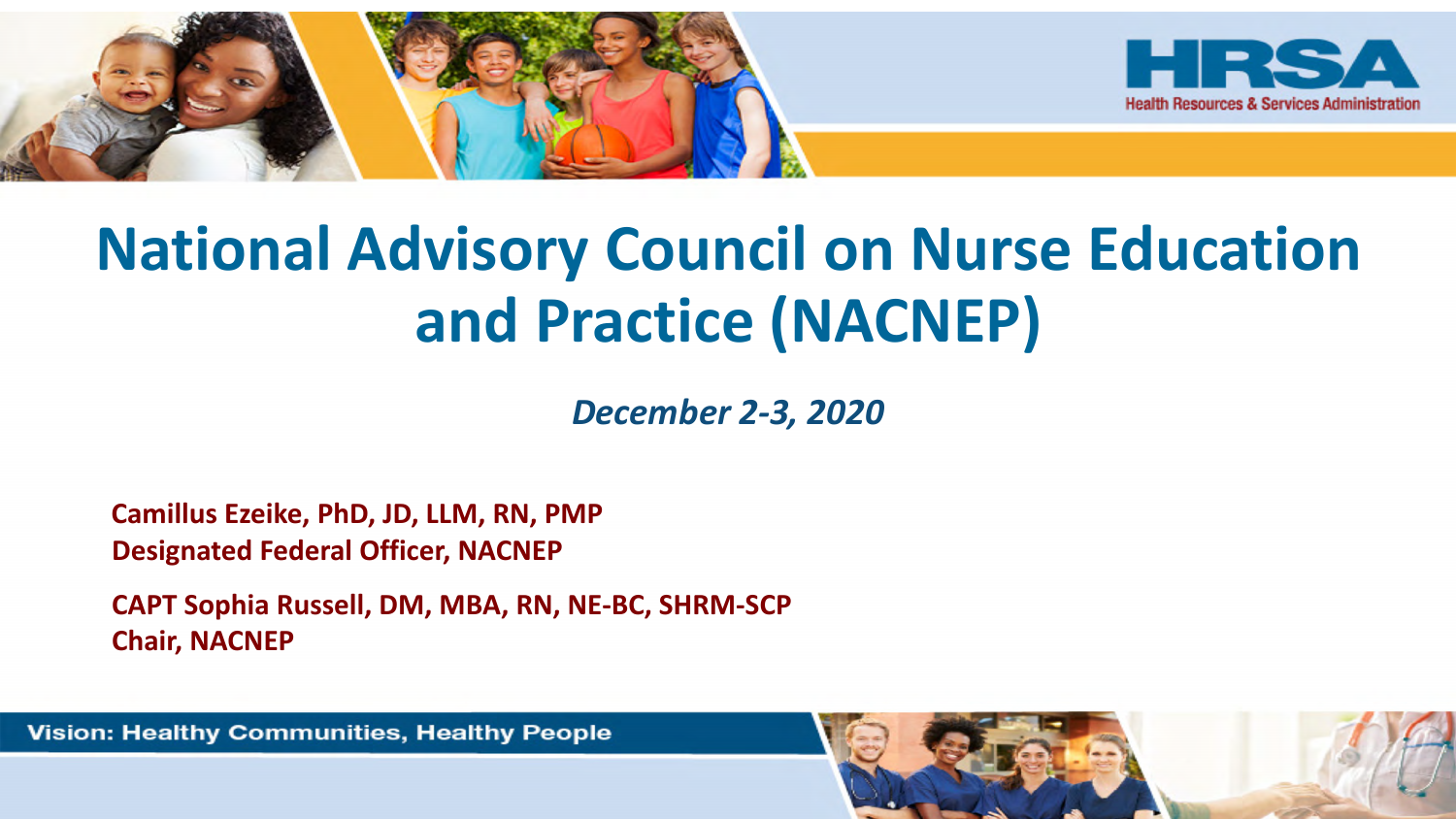# **NACNEP 2020 Council Members**

- ►**Ann Cary**, PhD, MPH, RN, FNAP, FAAN
- ►**Steven Brockman-Weber**, DNP, RN, MS, FACHE, NEA-BC, CENP
- ►**Mary Ellen Biggerstaff**, DNP, MSN, FNP
- ►**LaDonna Selvidge**, MSN, MEd, RN
- ►**Patricia Marie Selig**, PhD, RN, FNP-BC
- ►**Christine DeWitt**, RN, BSN, **PCCN**
- ►**Luzviminda Miguel**, DNP, MSN Ed, RN
- ►**Maryjoan Ladden**, PhD, RN, FAAN
- ►**Lorina Marshall-Blake**, FAAN, **MGA**
- ►**Rose Kearney-Nunnery**, PhD, RN
- ►**Janice Philips**, PhD, RN, CENP, FAAN



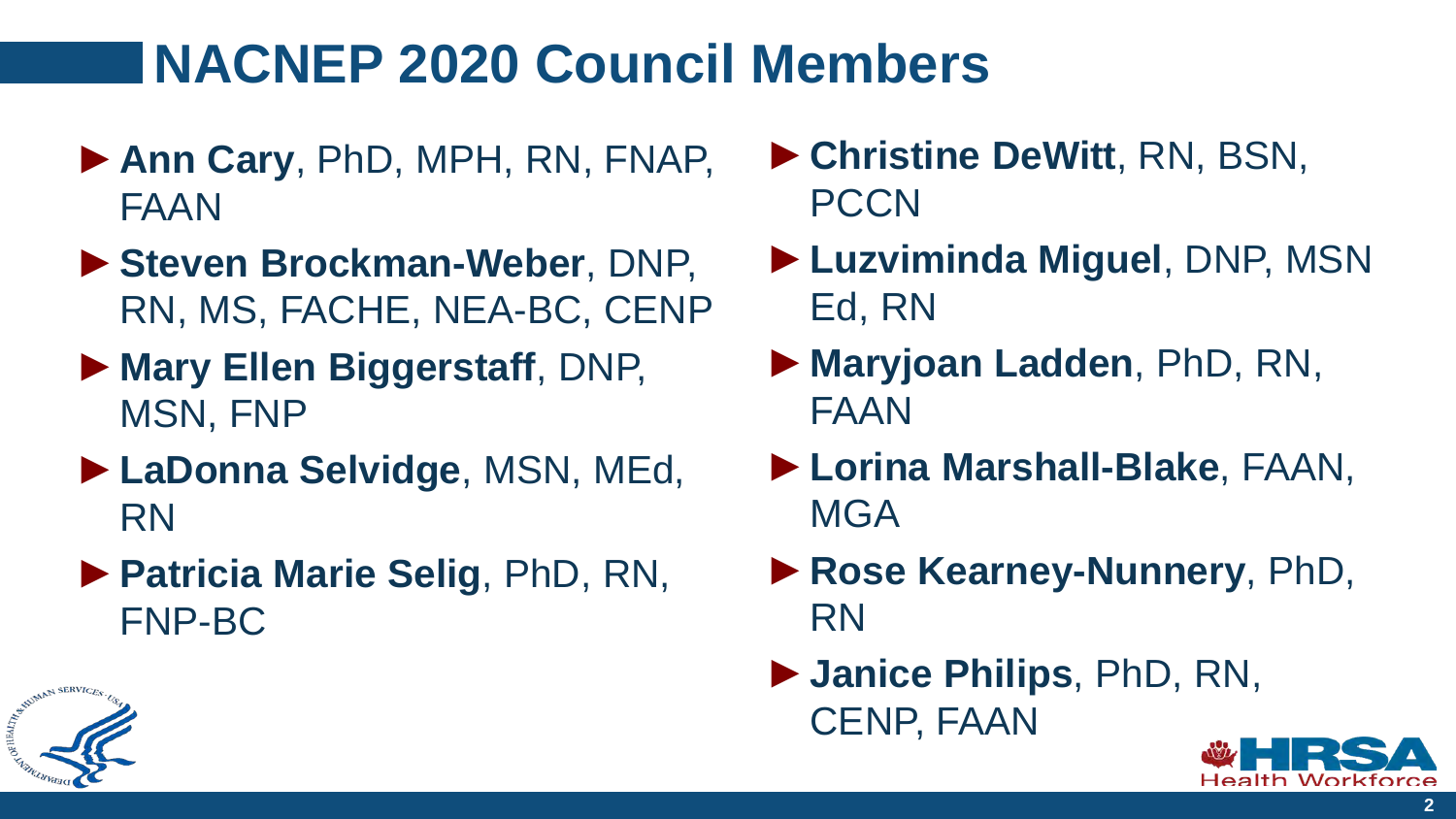## **Agenda for Wednesday, December 2, 2020**

- **Welcome, Meeting Purpose, Roll Call**
- **Opening Remarks, Meeting Plan, and Approval of Minutes**
- **Bureau of Health Workforce/DNPH Nursing Program Updates**
- **CARES Act, Section 3402 Report: Discussion**
- **Final Review and Council's Approval of the 17th Report Draft**
- **Public Comment**
- **Next Steps**
- **Adjourn**



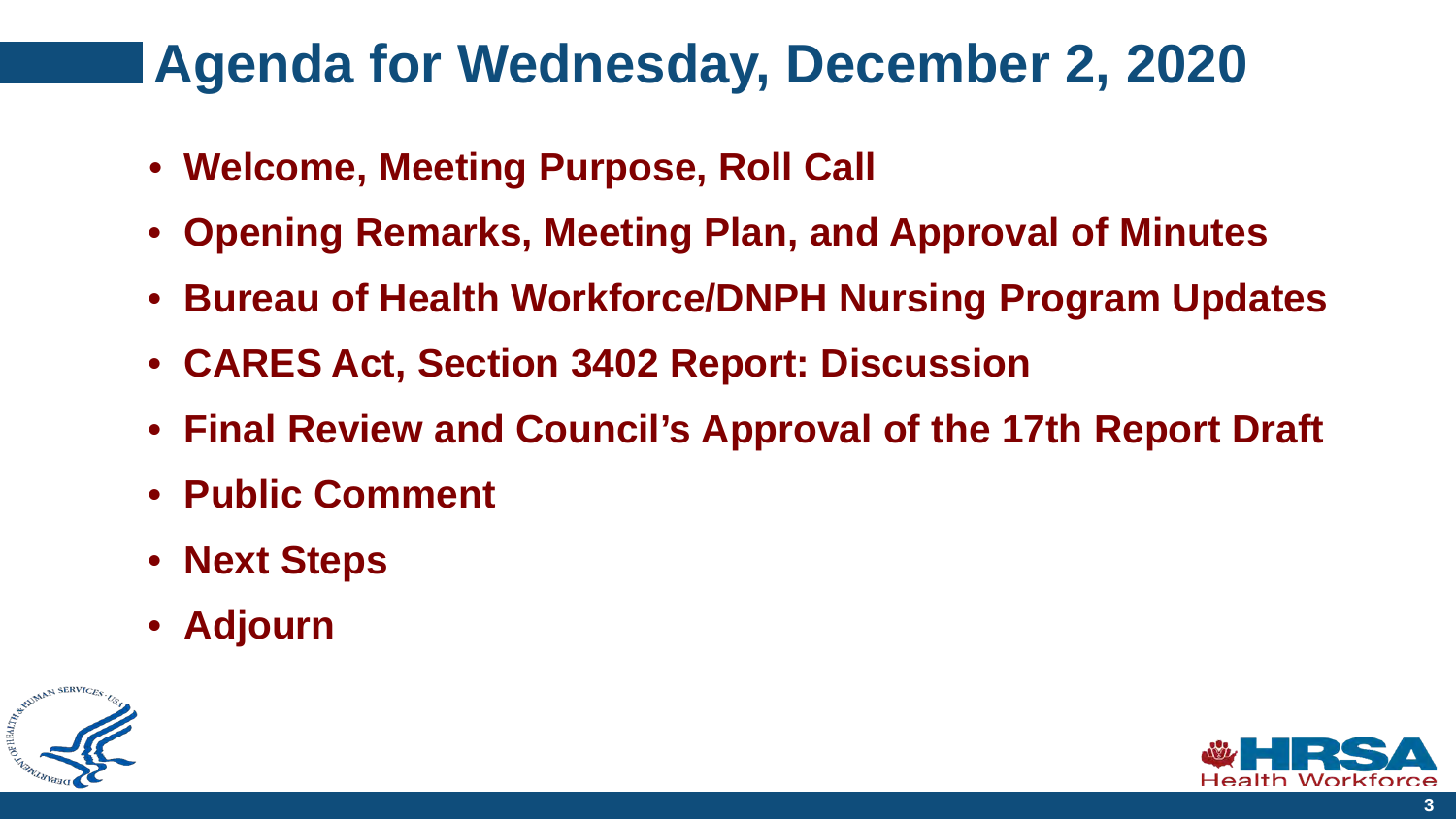# **Welcome, Meeting Purpose, Roll Call**

**Camillus Ezeike, PhD, JD, LLM, RN, PMP Designated Federal Officer, NACNEP**



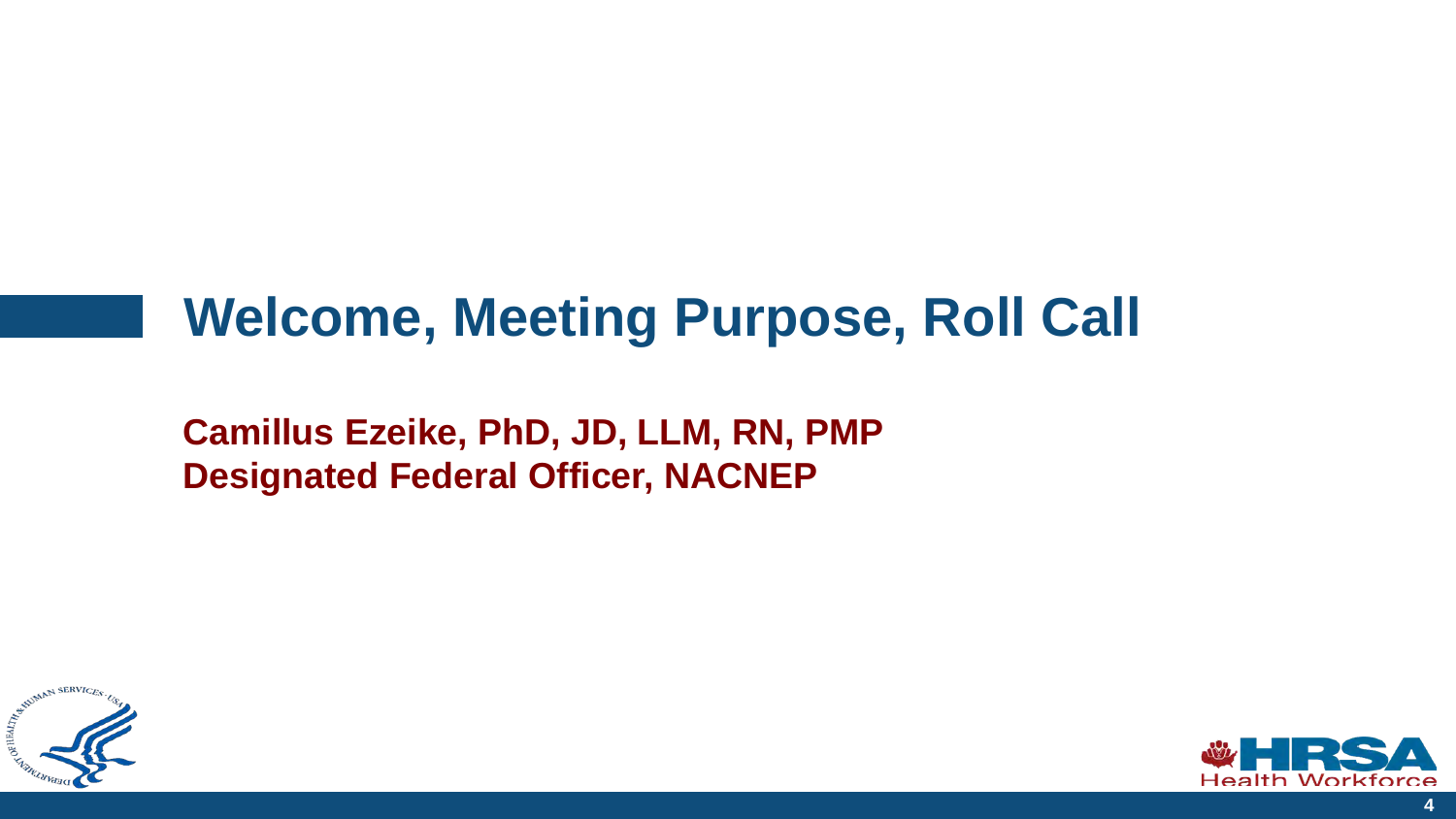# **Opening Remarks, Meeting Plan, and Approval of Minutes**



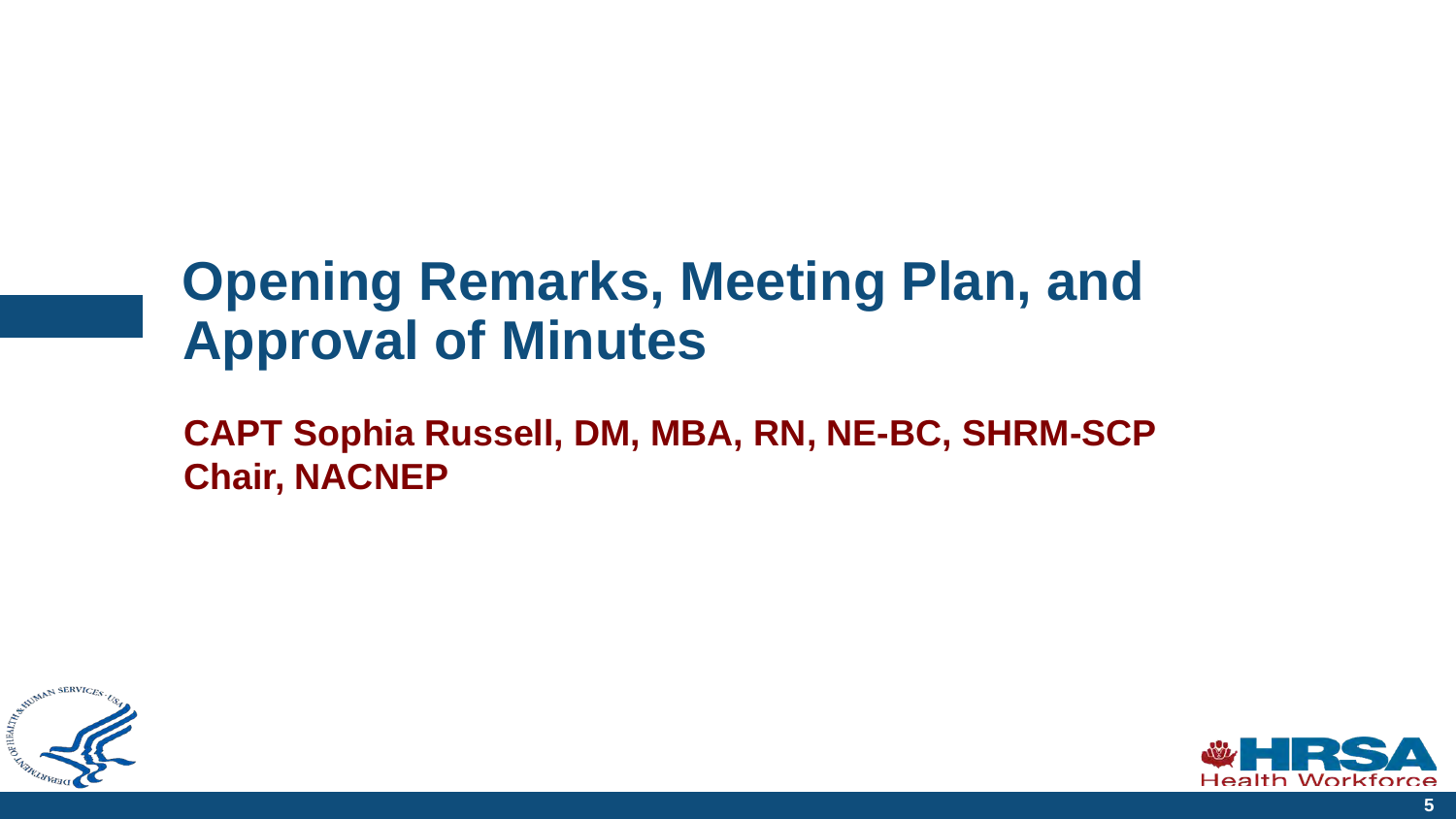# **Bureau of Health Workforce/DNPH Nursing Program Updates**

**Adanna I. Agbo, MPH, MSN, RN, PHNA-BC Chief, Advanced Nursing Education Branch** 

**Tara D. Spencer, MS, RN Chief, Nursing Education and Practice Branch**



**Division of Nursing and Public Health Bureau of Health Workforce, HRSA** 

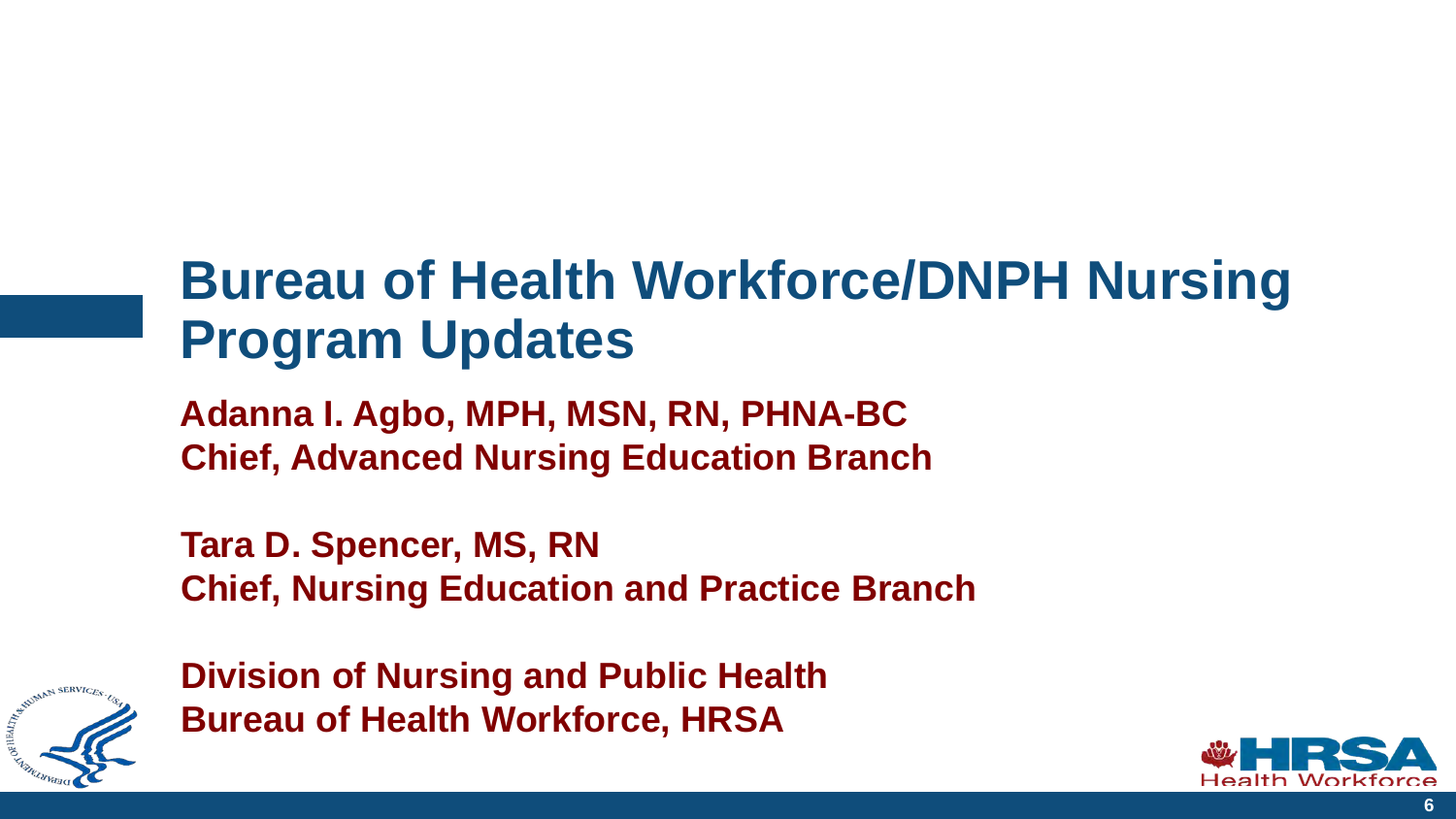#### **Break**

#### **144th NACNEP Meeting**





**7**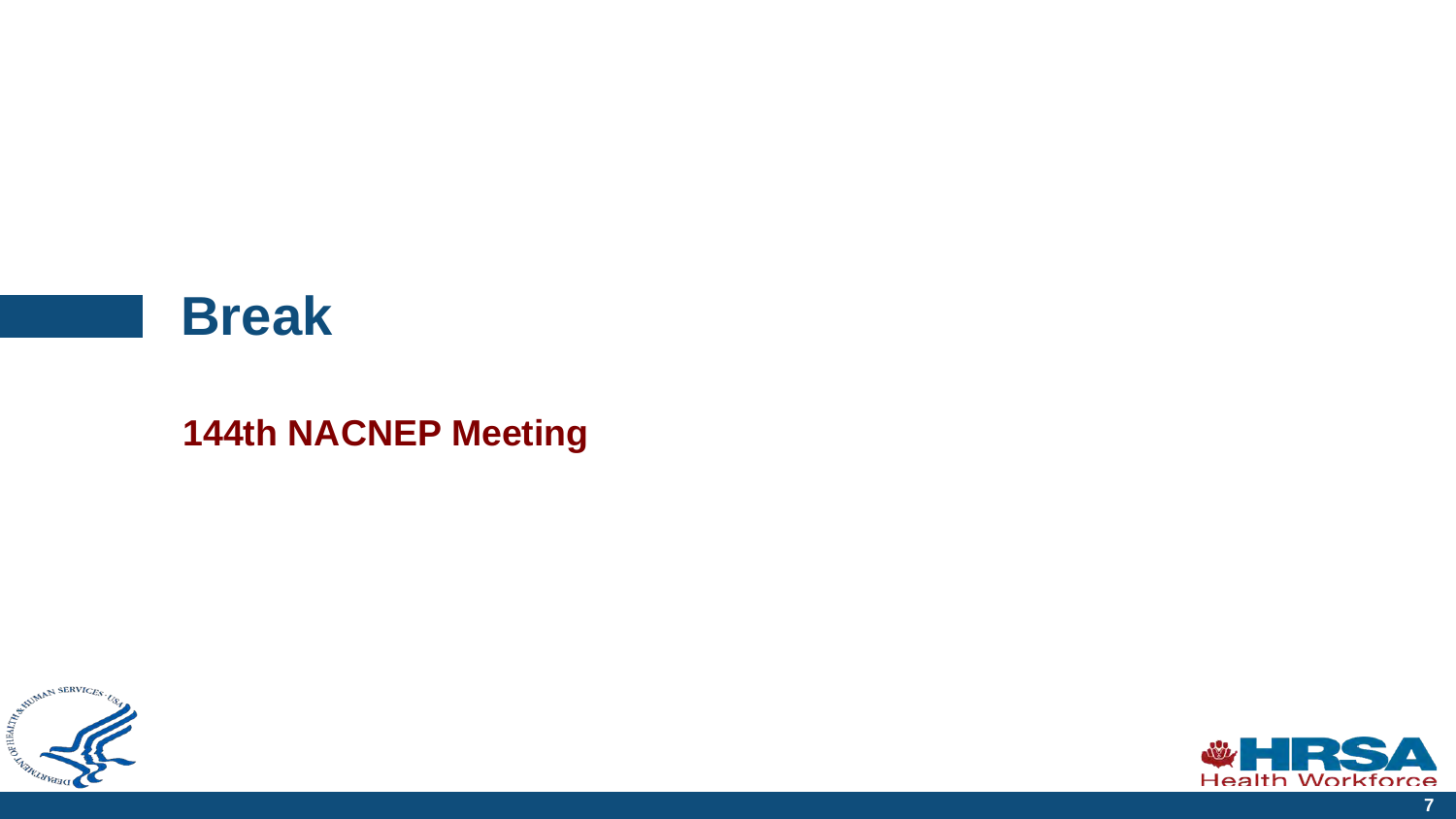## **CARES Act, Section 3402 Report: Discussion**



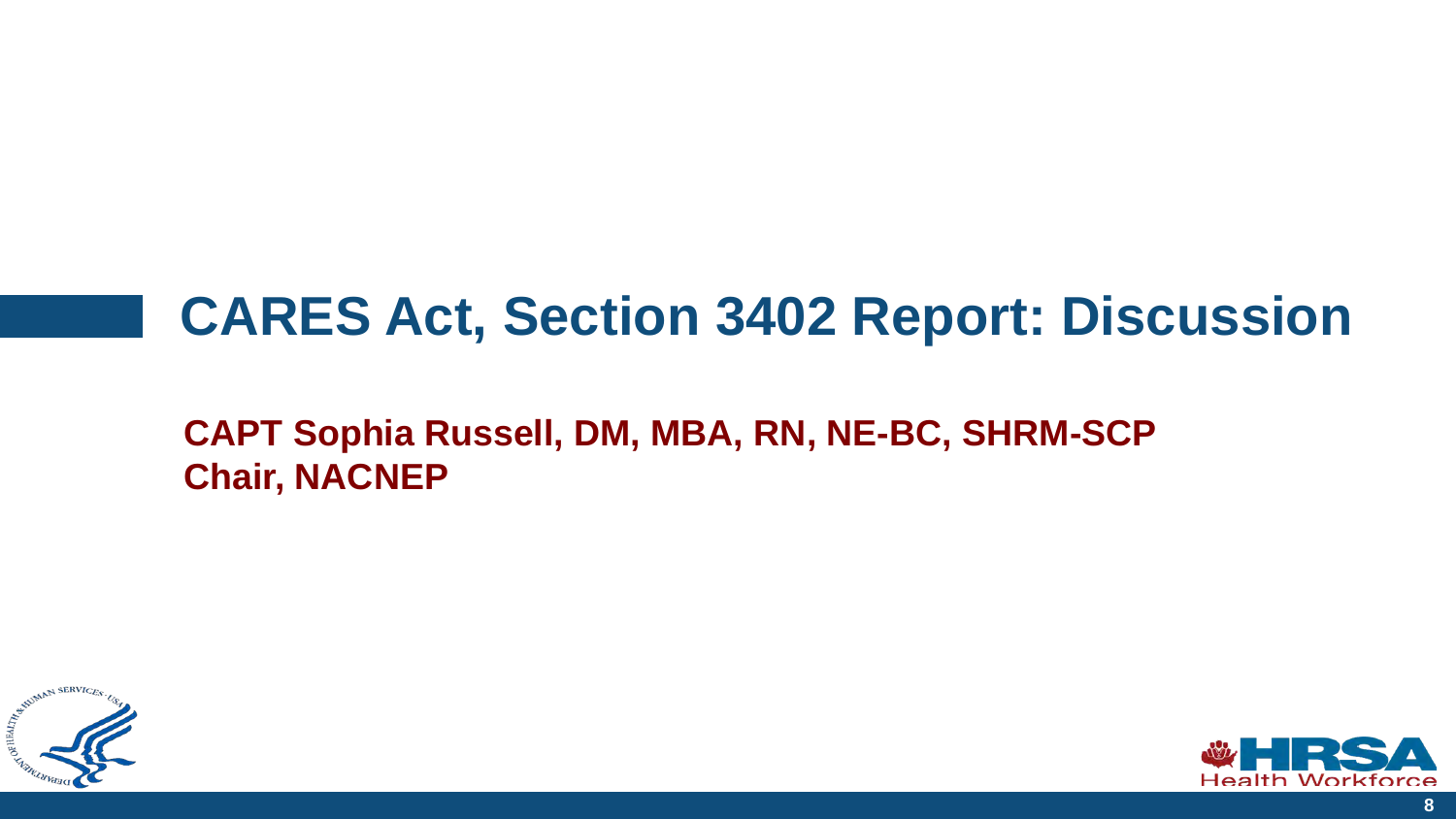#### **Lunch Break**



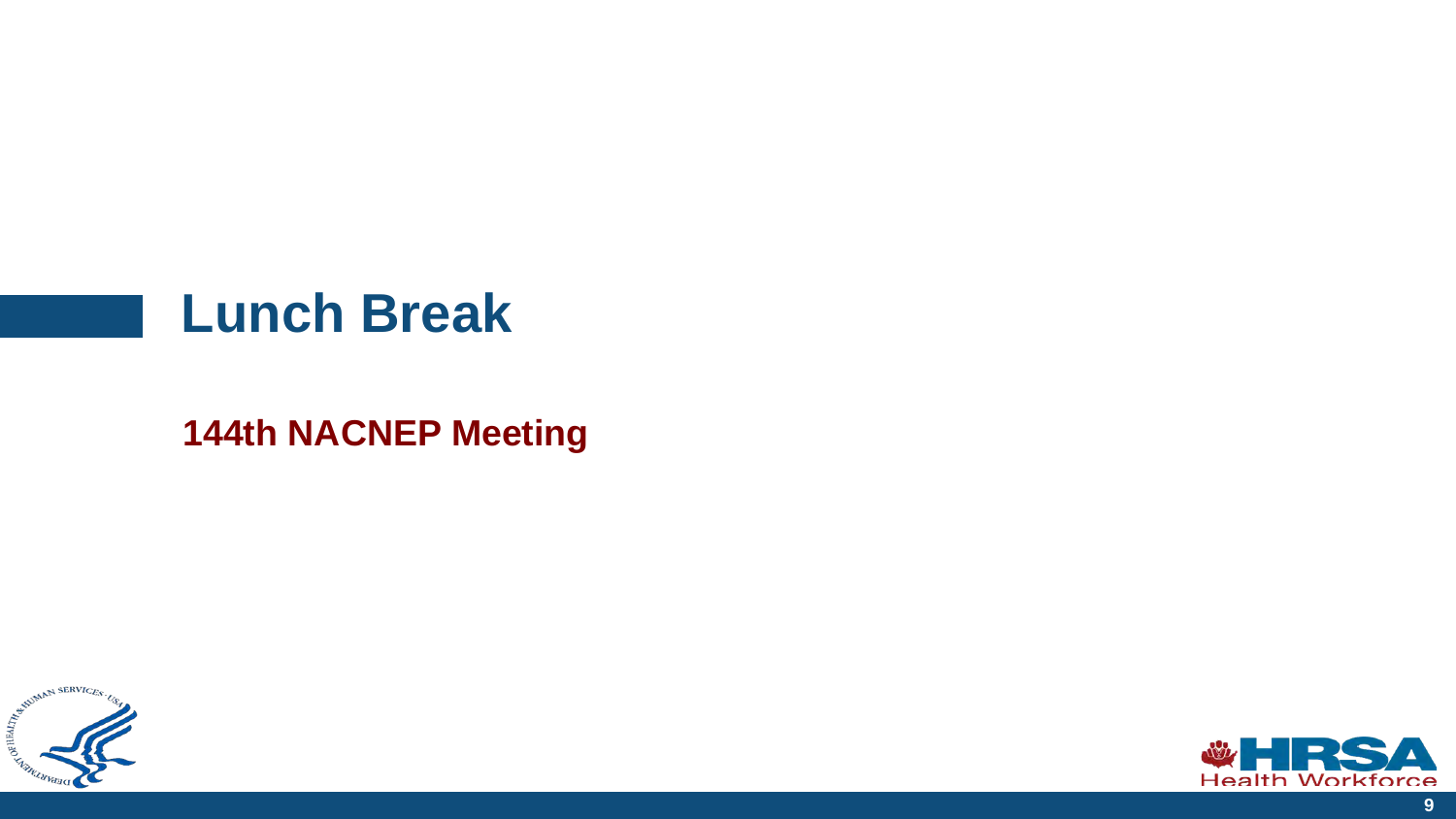# **Final Review and Council's Approval of the 17th Report Draft**

**Ann H. Cary, PhD, MPH, RN, FNAP, FAAN Team Lead, NACNEP 17th Report Writing Committee** 



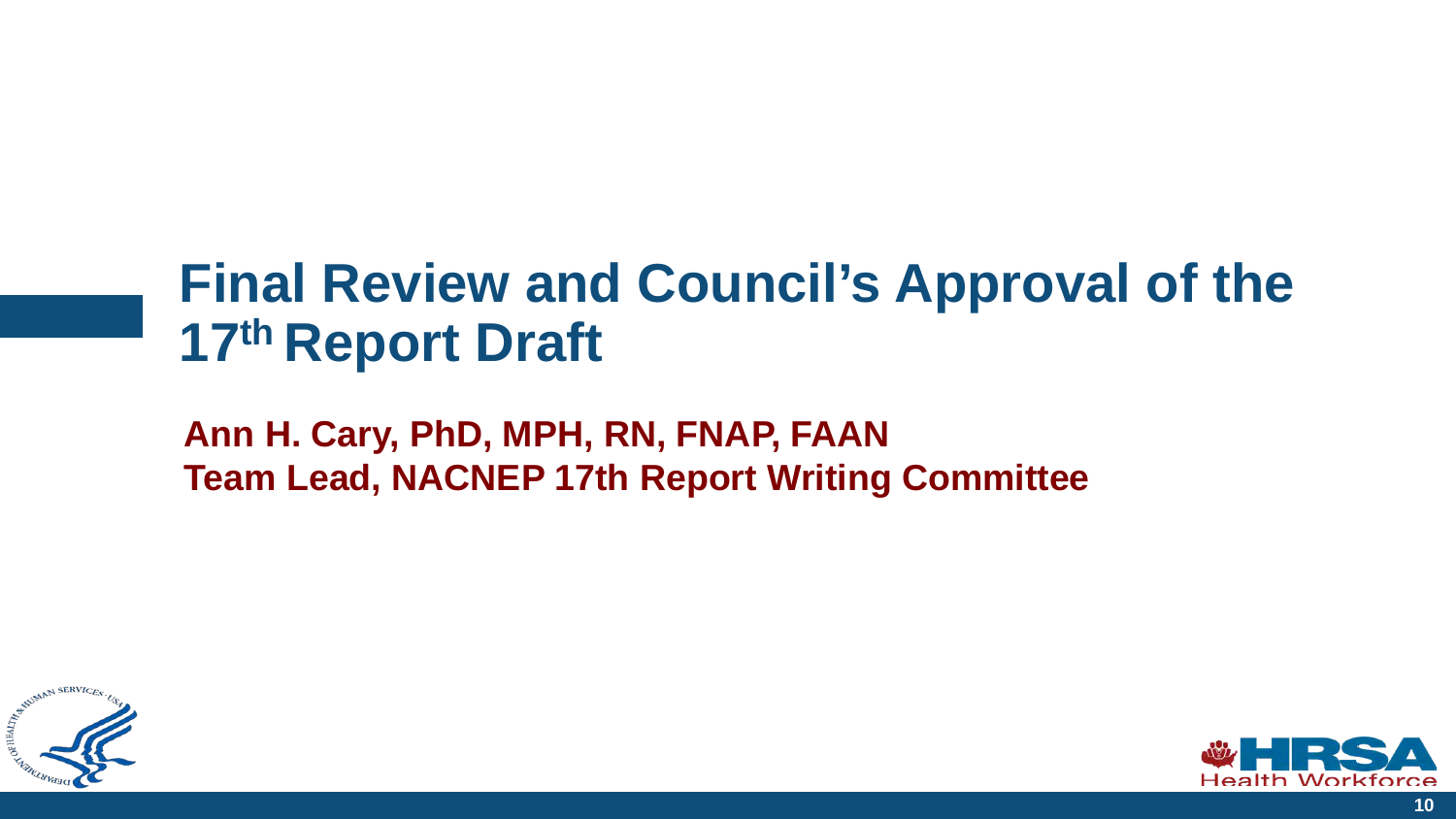#### **Public Comment**



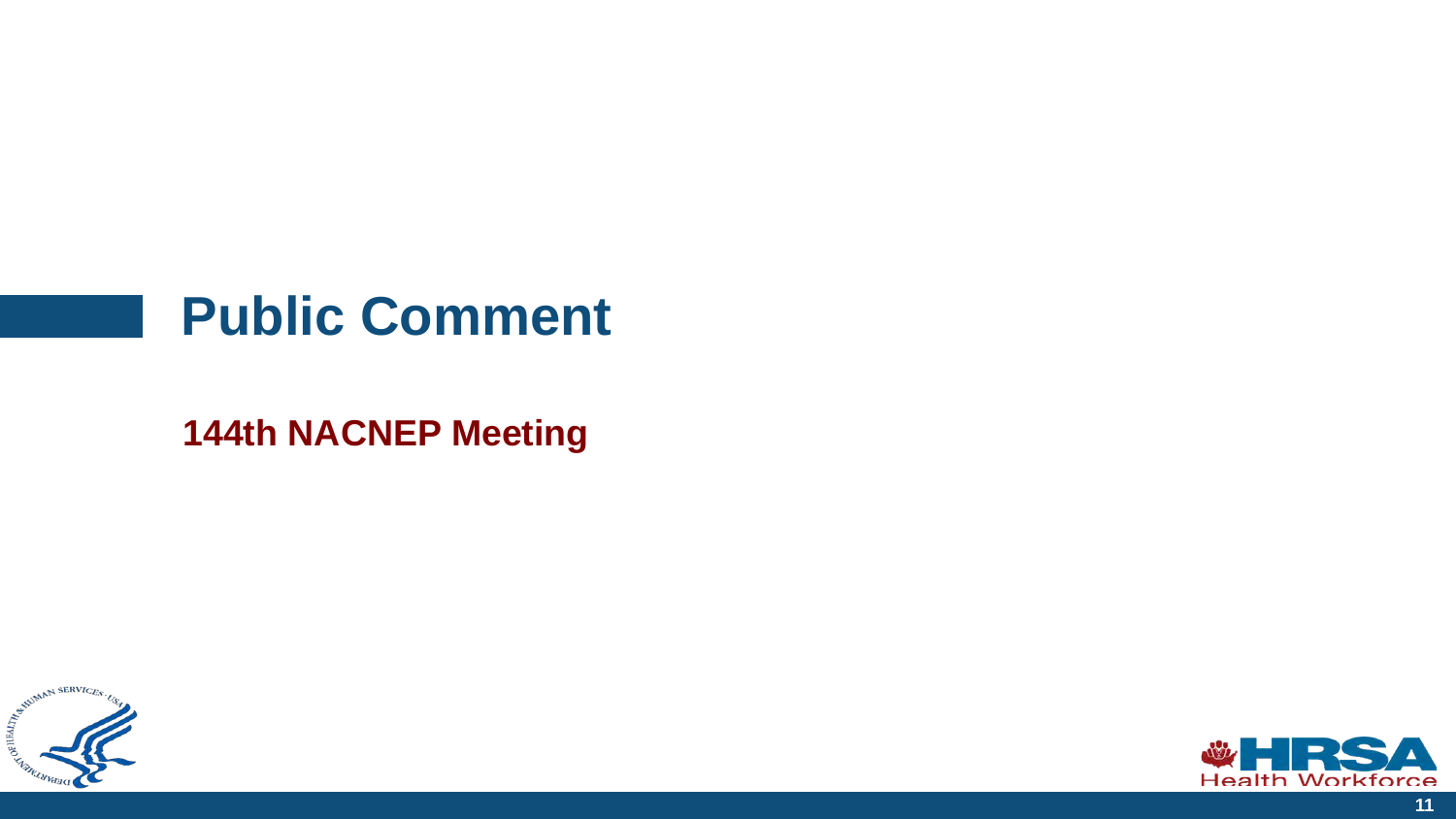### **Next Steps**



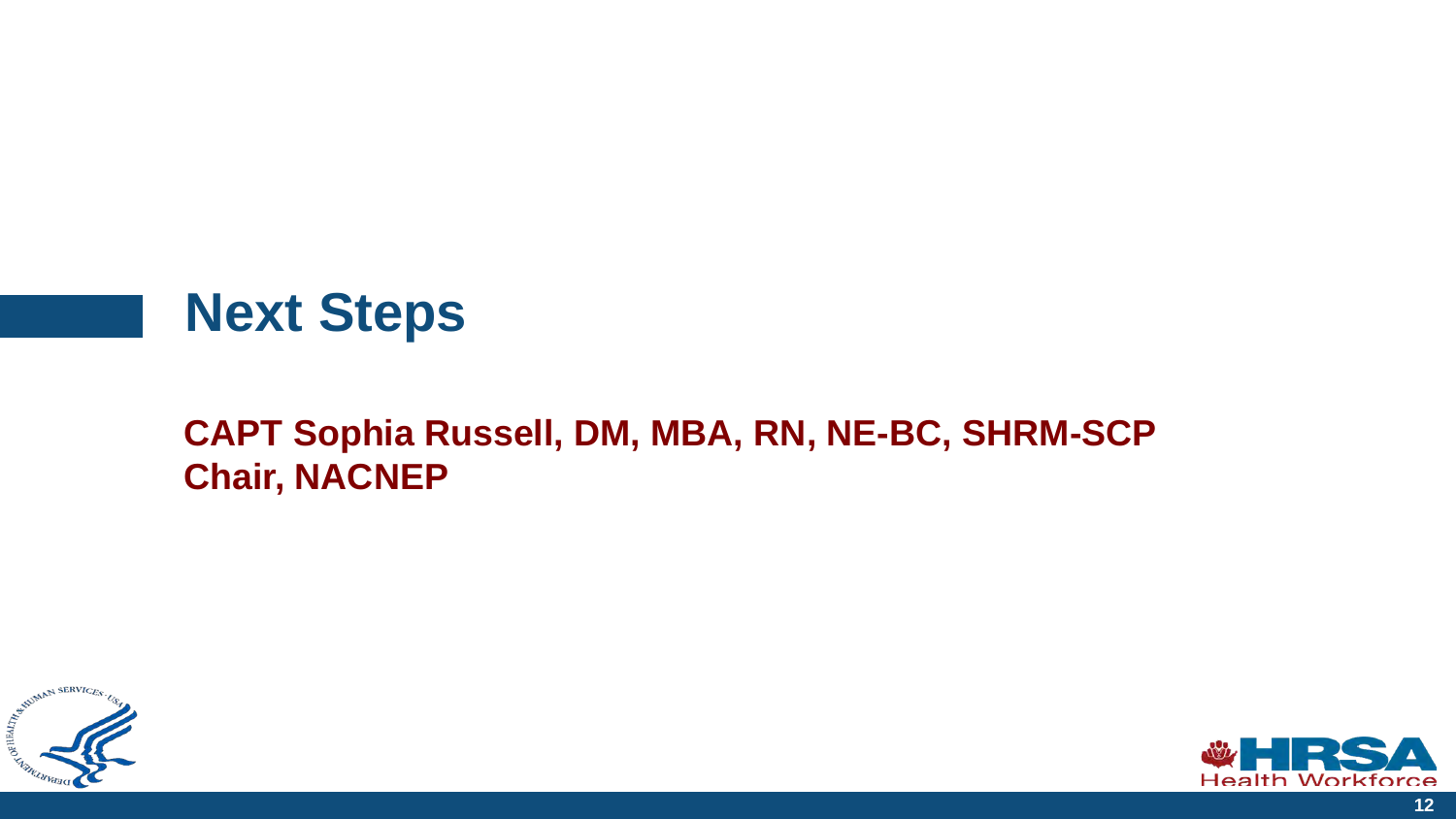## **Adjourn**



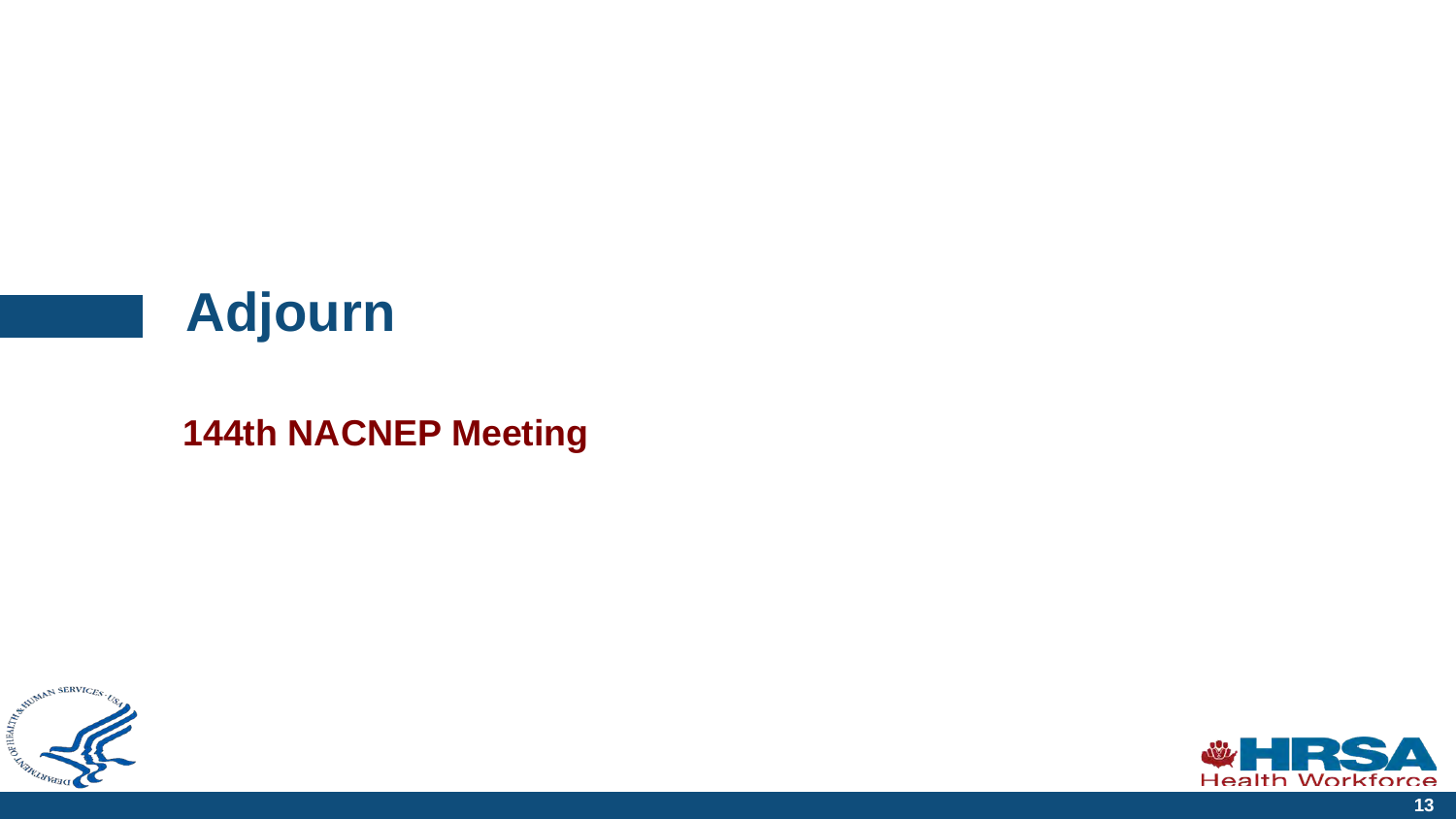# **Agenda for Thursday, December 3, 2020**

- **Welcome and Roll Call**
- **Opening Remarks and Review of Day 1**
- **Maternal and Child Health Bureau Maternal Health Supports and Innovations**
- **Panel: Bureau of Health Workforce Advisory Committees**
- **Lunch**
- **Public Comment**
- **Council Discussion: Planning for 2021-2 and the 18th Report – Challenges and Opportunities Facing Nursing Education and Practice for the Next 3-5 Years**
- **Review and Next Steps**



• **Adjourn**

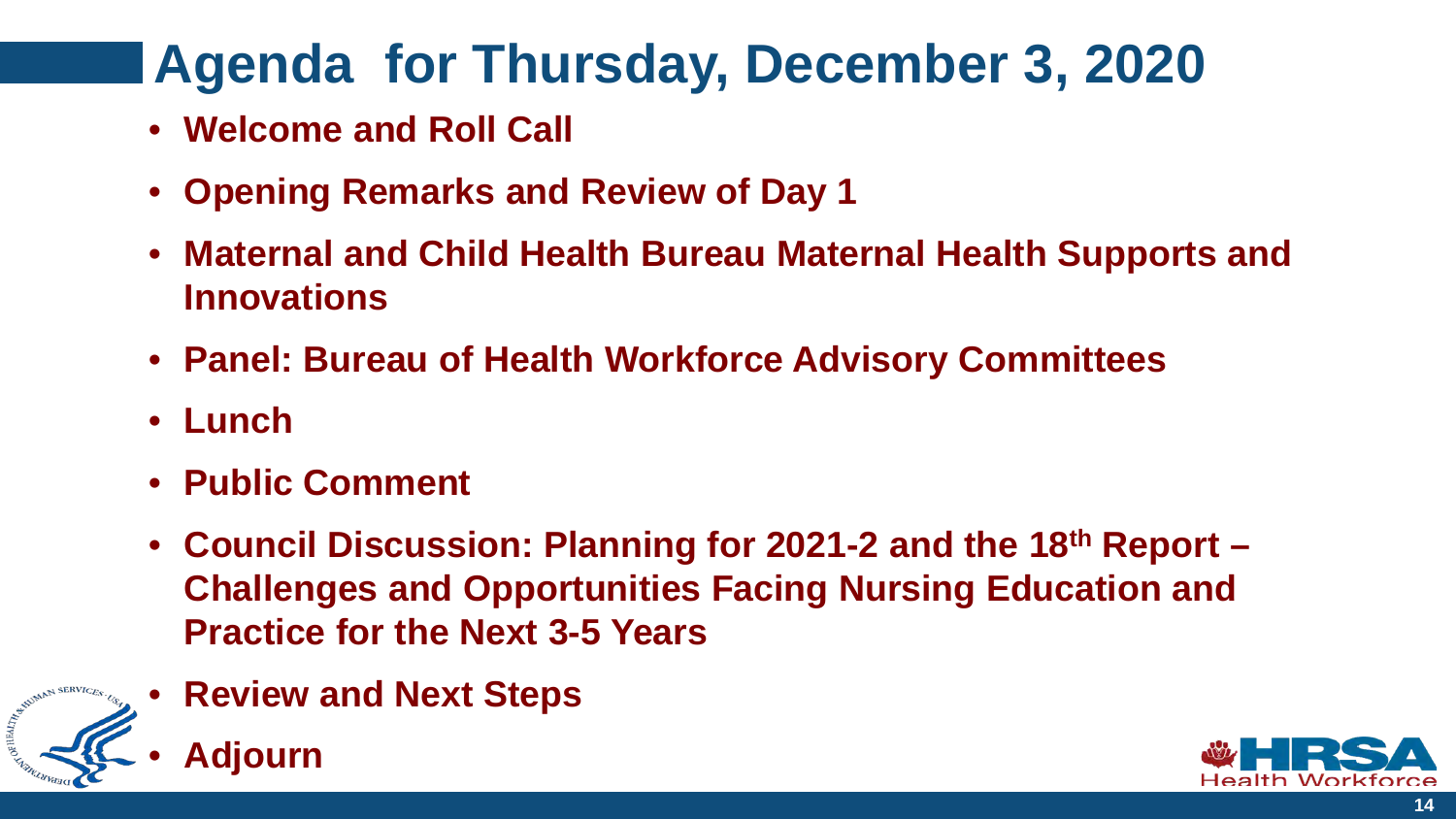### **Welcome and Roll Call**

**Camillus Ezeike, PhD, JD, LLM, RN, PMP Designated Federal Officer, NACNEP**



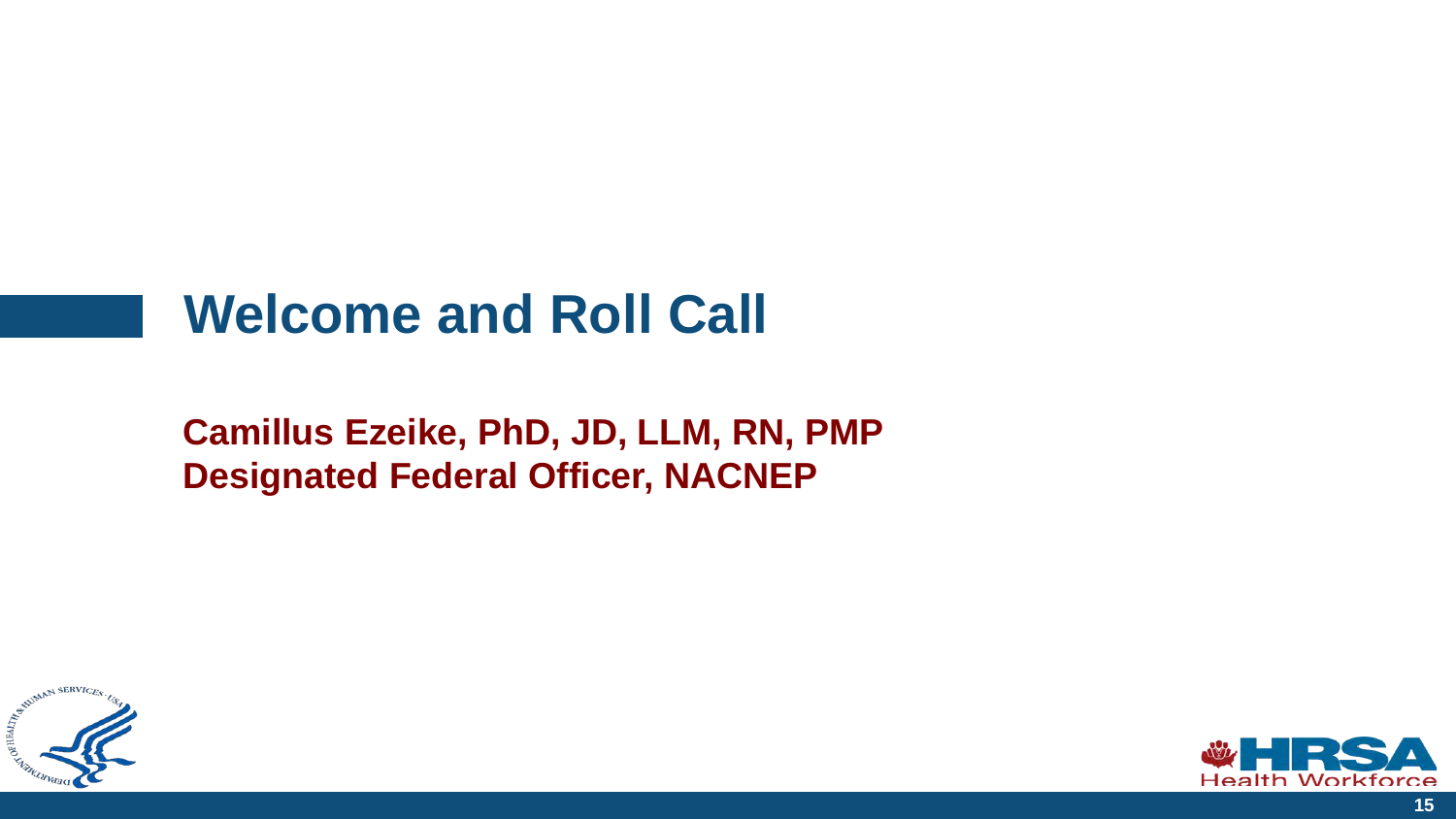# **Opening Remarks and Review of Day 1**



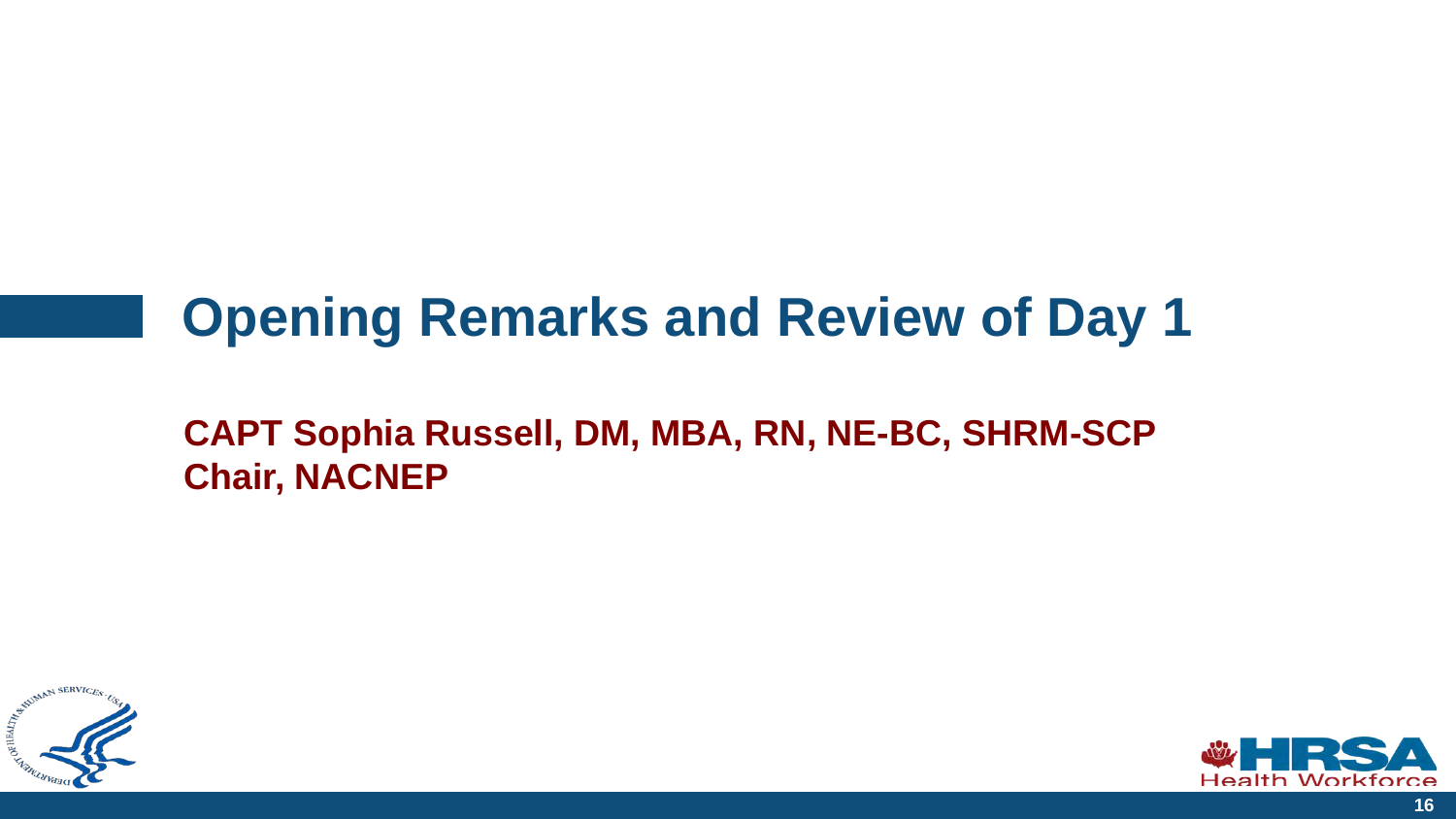# Maternal and Child Health Bureau Maternal Health Supports and Innovations

**Lee Wilson Director, Division of Healthy Start and Perinatal Services Maternal and Child Health Bureau, HRSA**



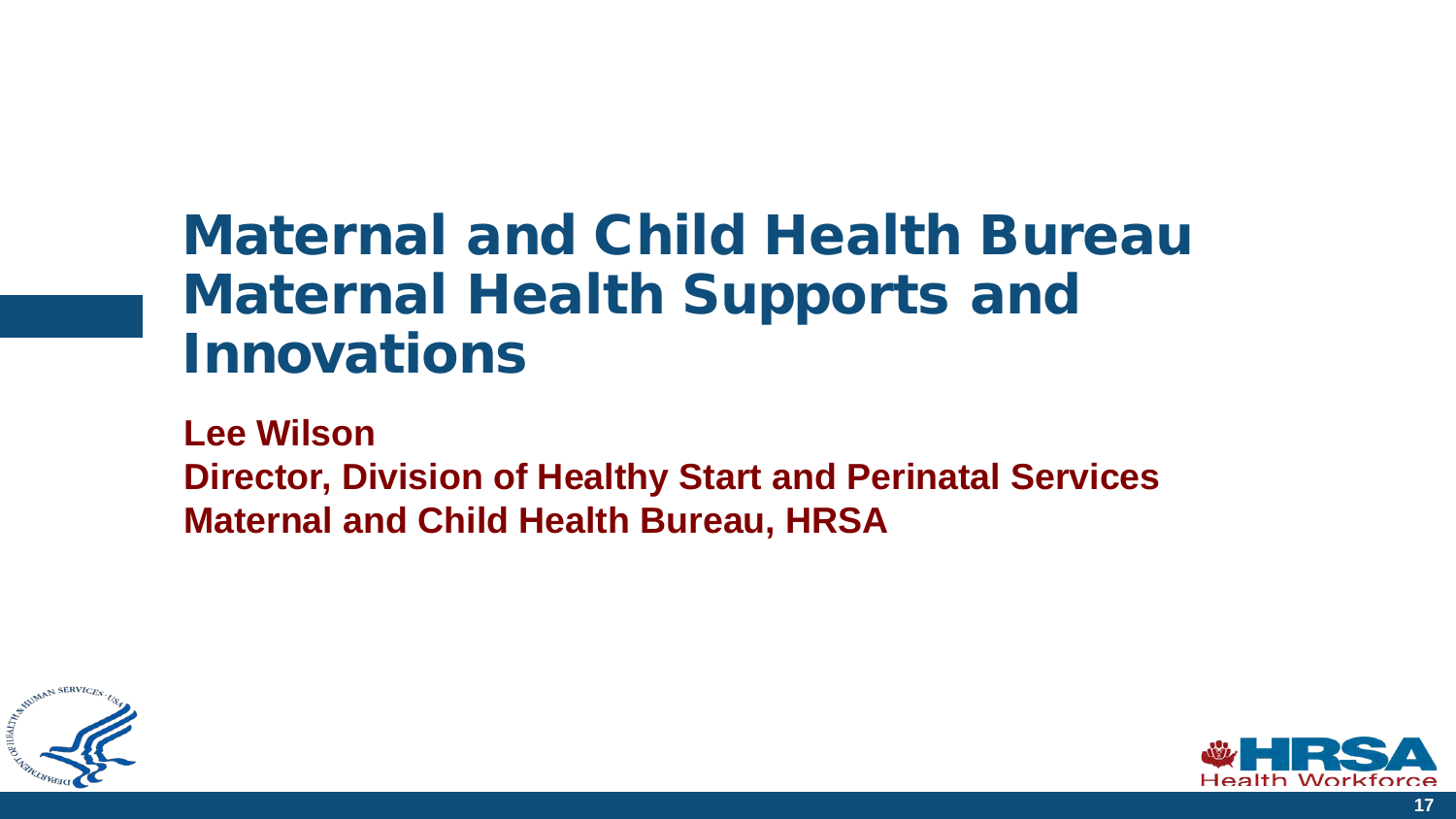#### **Break**



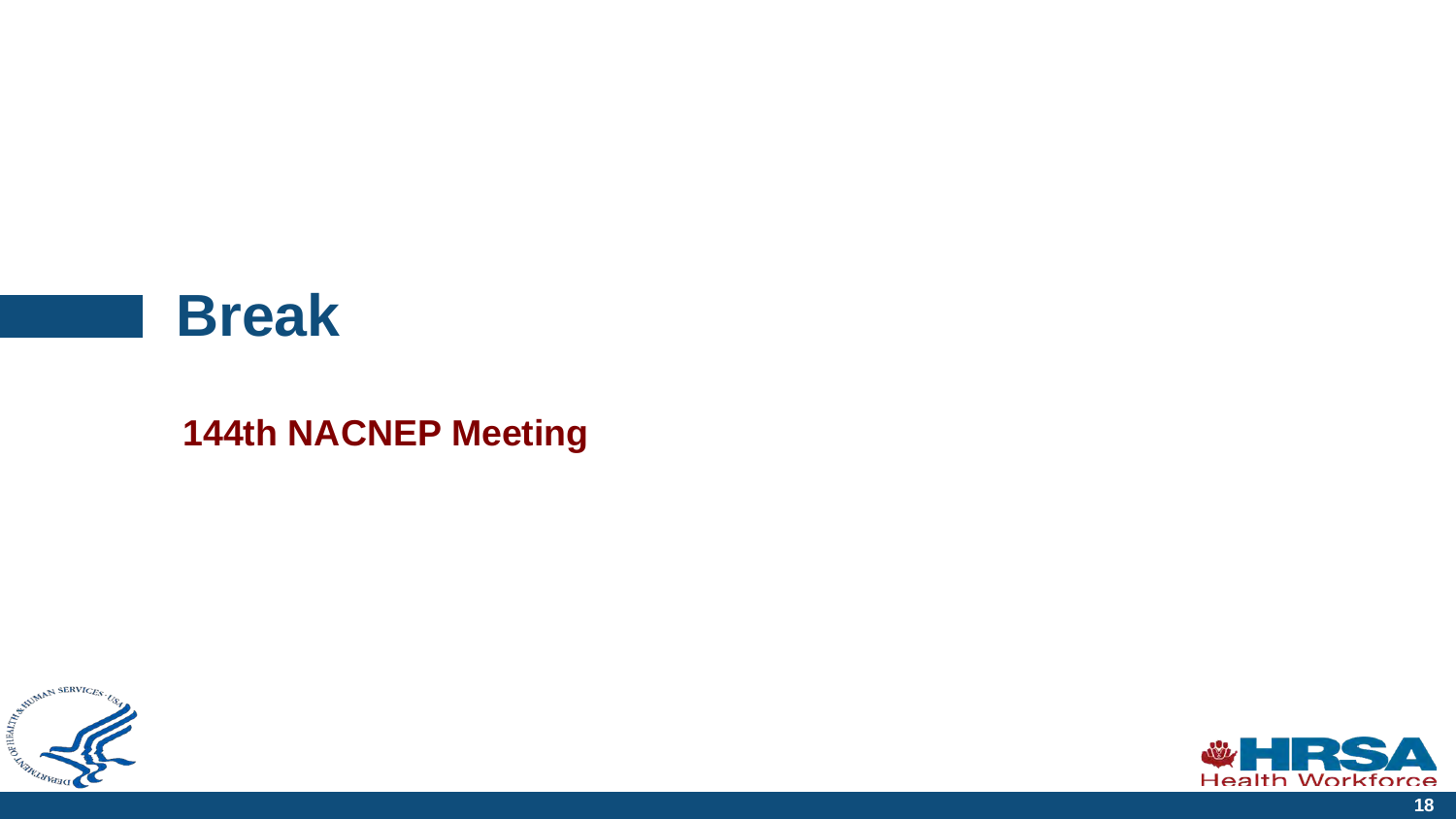# Panel: Bureau of Health Workforce Advisory Committees

**Nicole Brandt, PharmD, MBA, BCGP, BCPP, FASCP, Chair Advisory Committee on Interdisciplinary, Community-Based Linkages (ACICBL)**

**Anita Glicken, MSW, Chair Advisory Committee on Training in Primary Care Medicine and Dentistry (ACTPCMD)**

**Erin Fraher, PhD, MPP, Chair Council on Graduate Medical Education (COGME)**

**CAPT Sophia Russell, DM, MBA, RN, NE-BC, SHRM-SCP, Chair National Advisory Council on Nurse Education and Practice (NACNEP)** 

**Keisha R. Callins, MD, MPH, Chair National Advisory Council on the National Health Service Corps (NACNHSC)** 



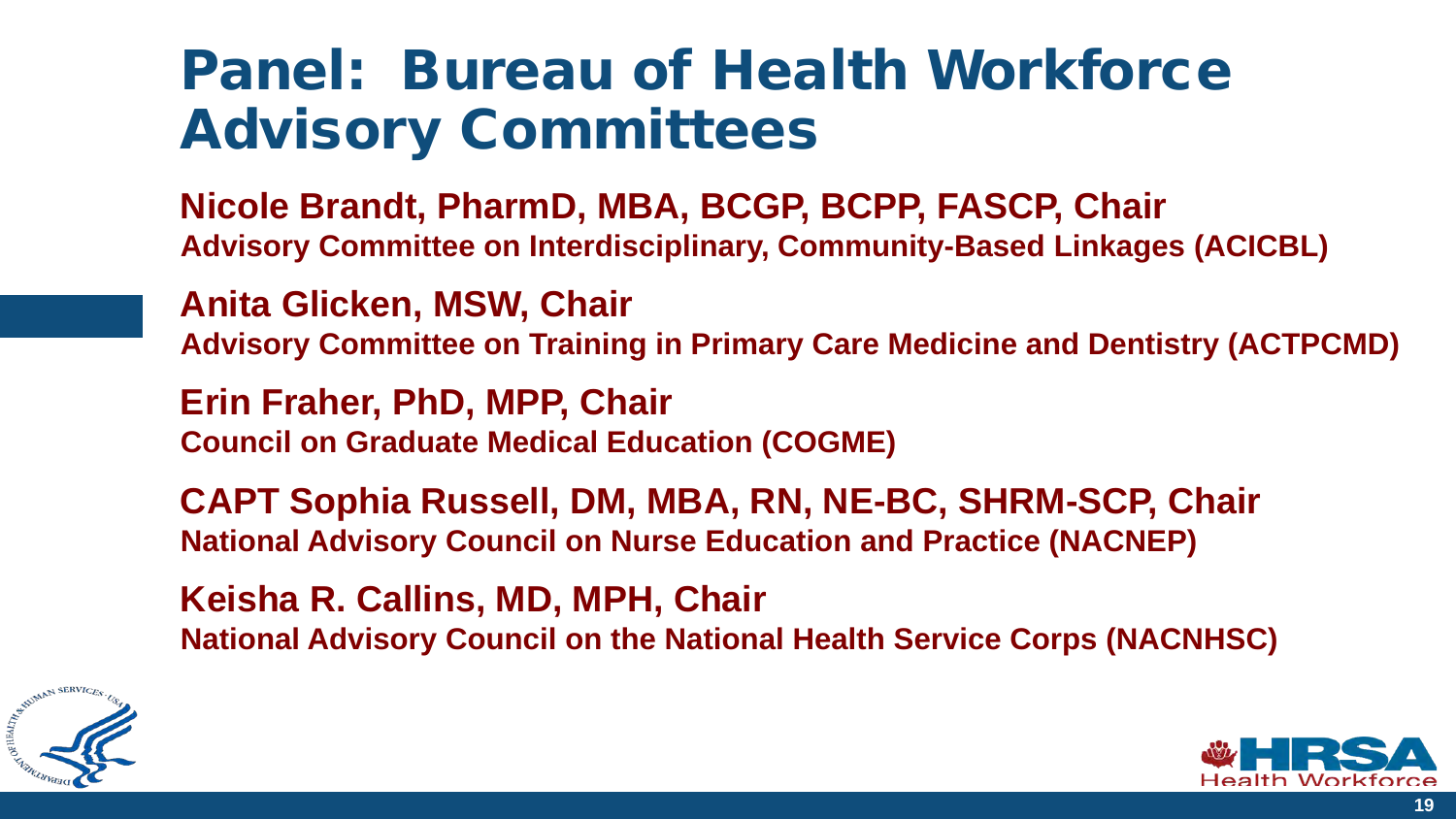#### **Lunch Break**



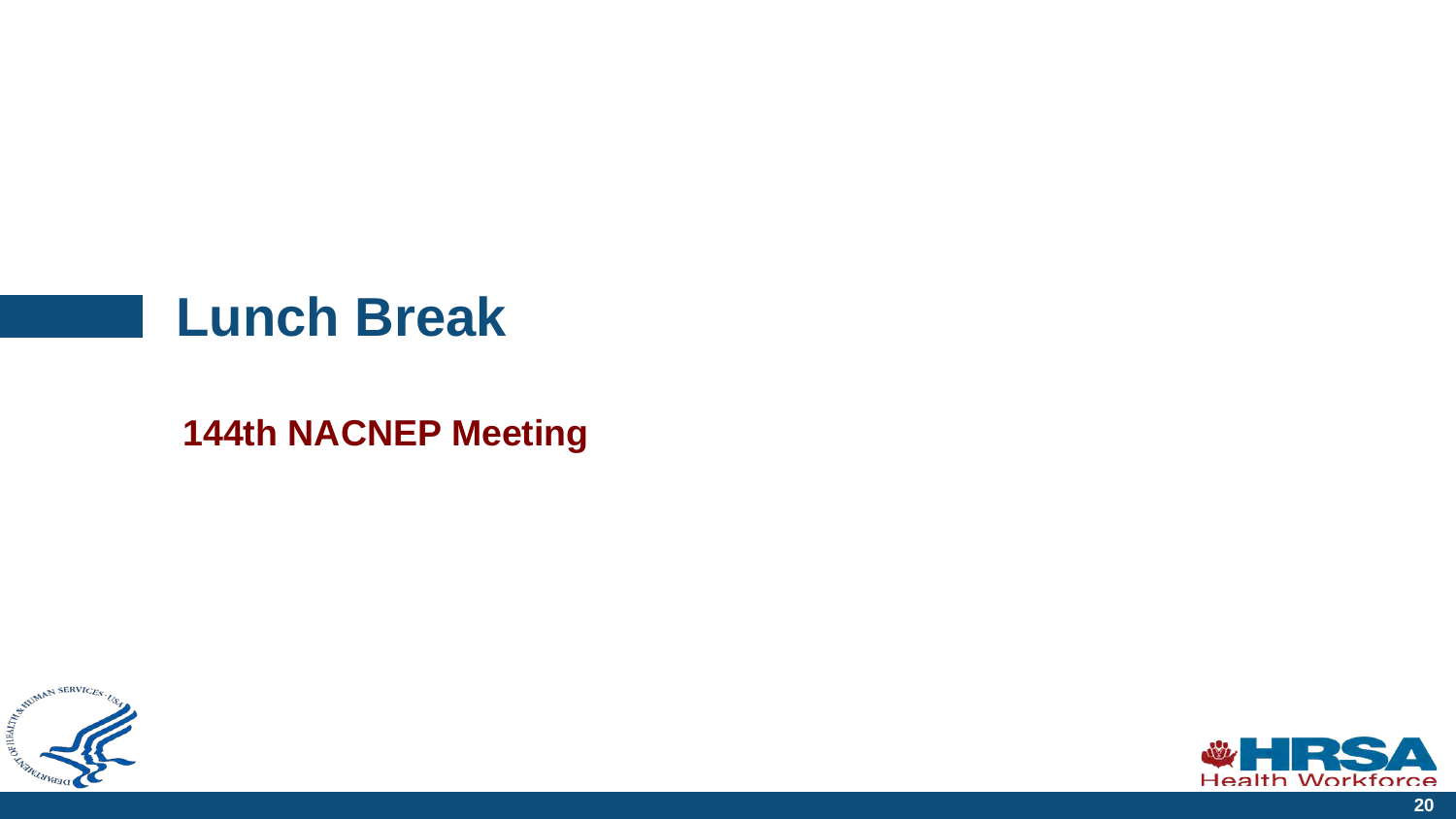#### **Public Comment**



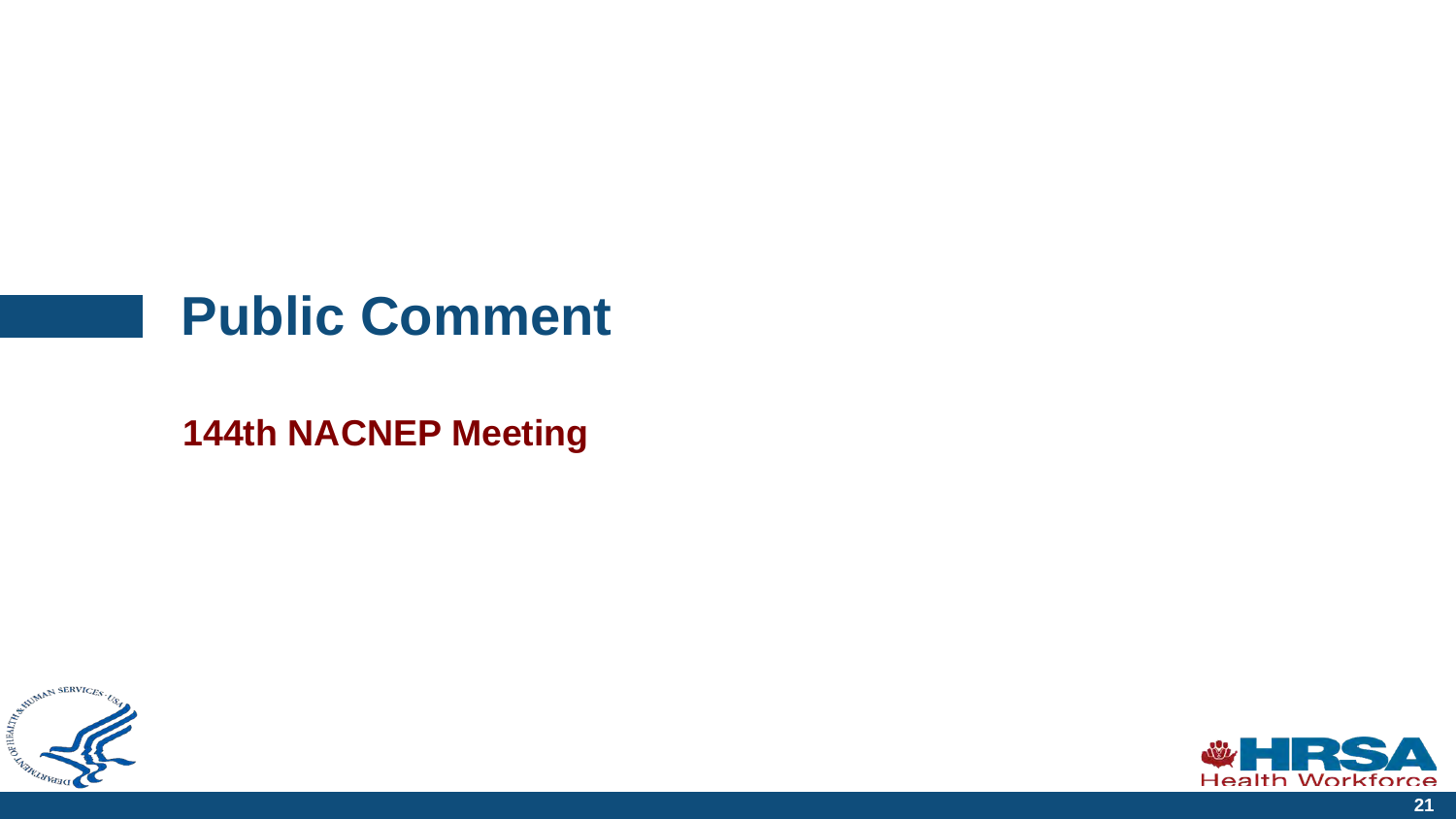**Council Discussion: Planning for 2021-2 and the 18th Report – Challenges and Opportunities Facing Nursing Education and Practice for the Next 3-5 Years**



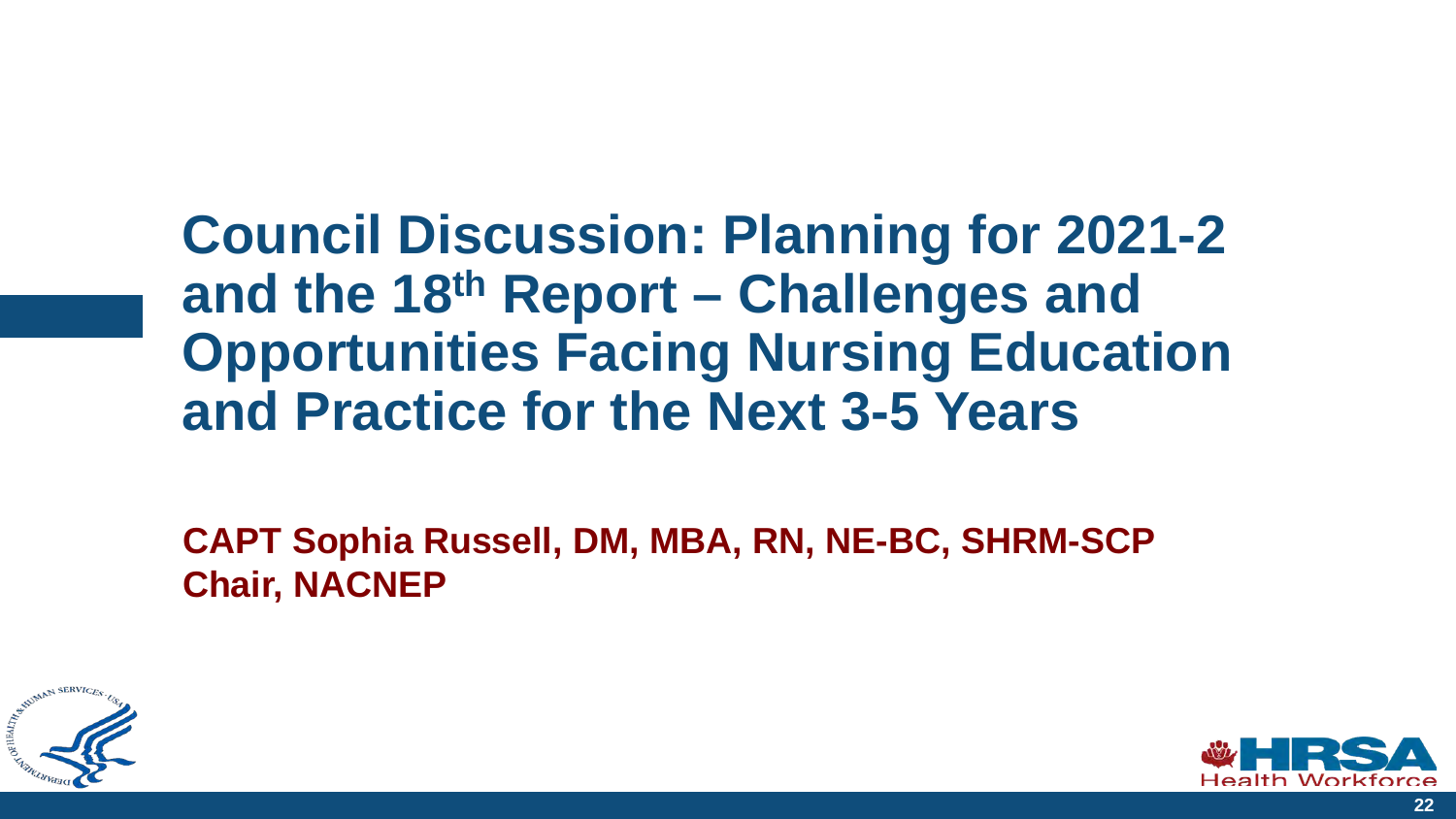### **Review and Next Steps**



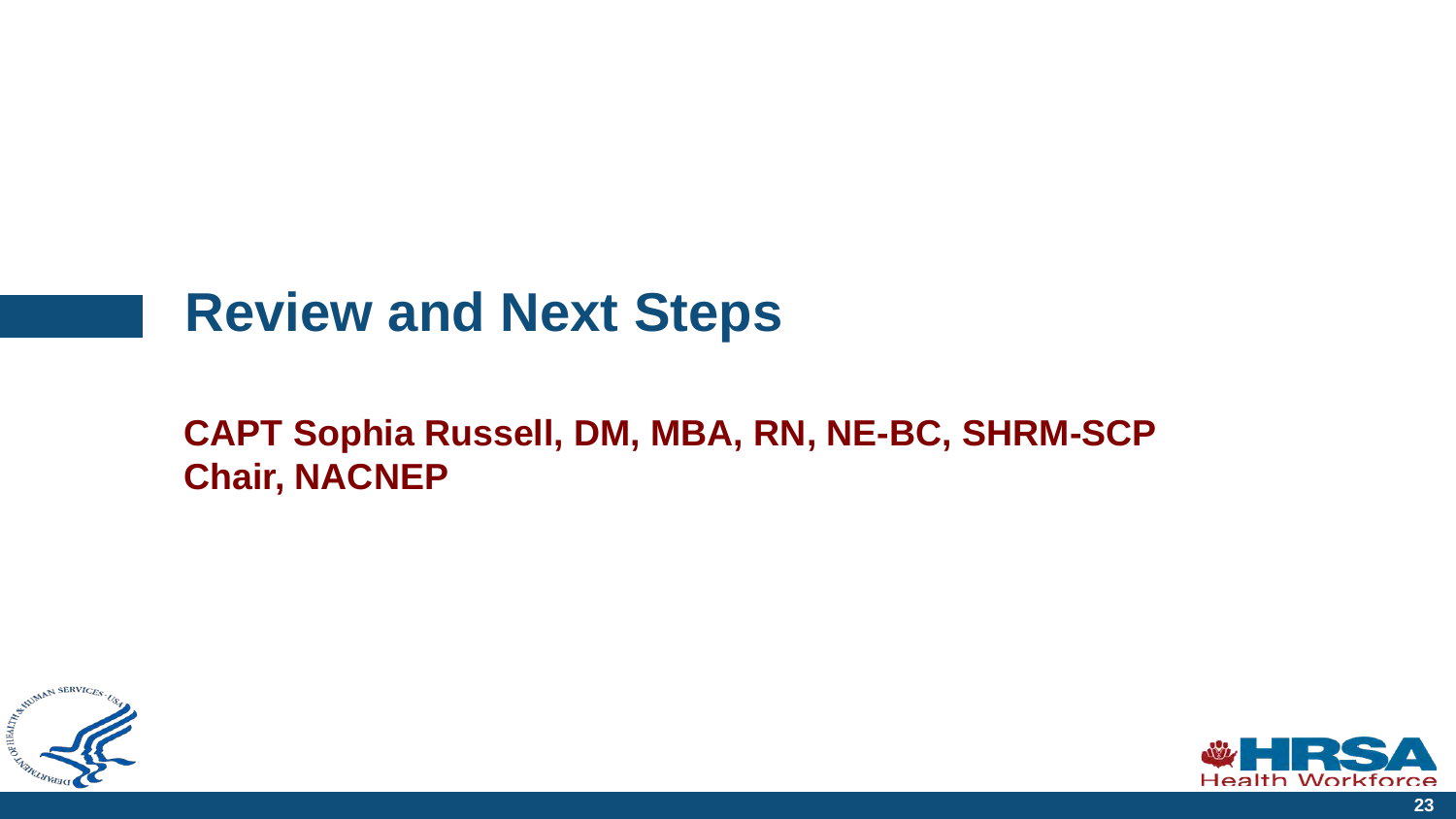## **Adjourn**



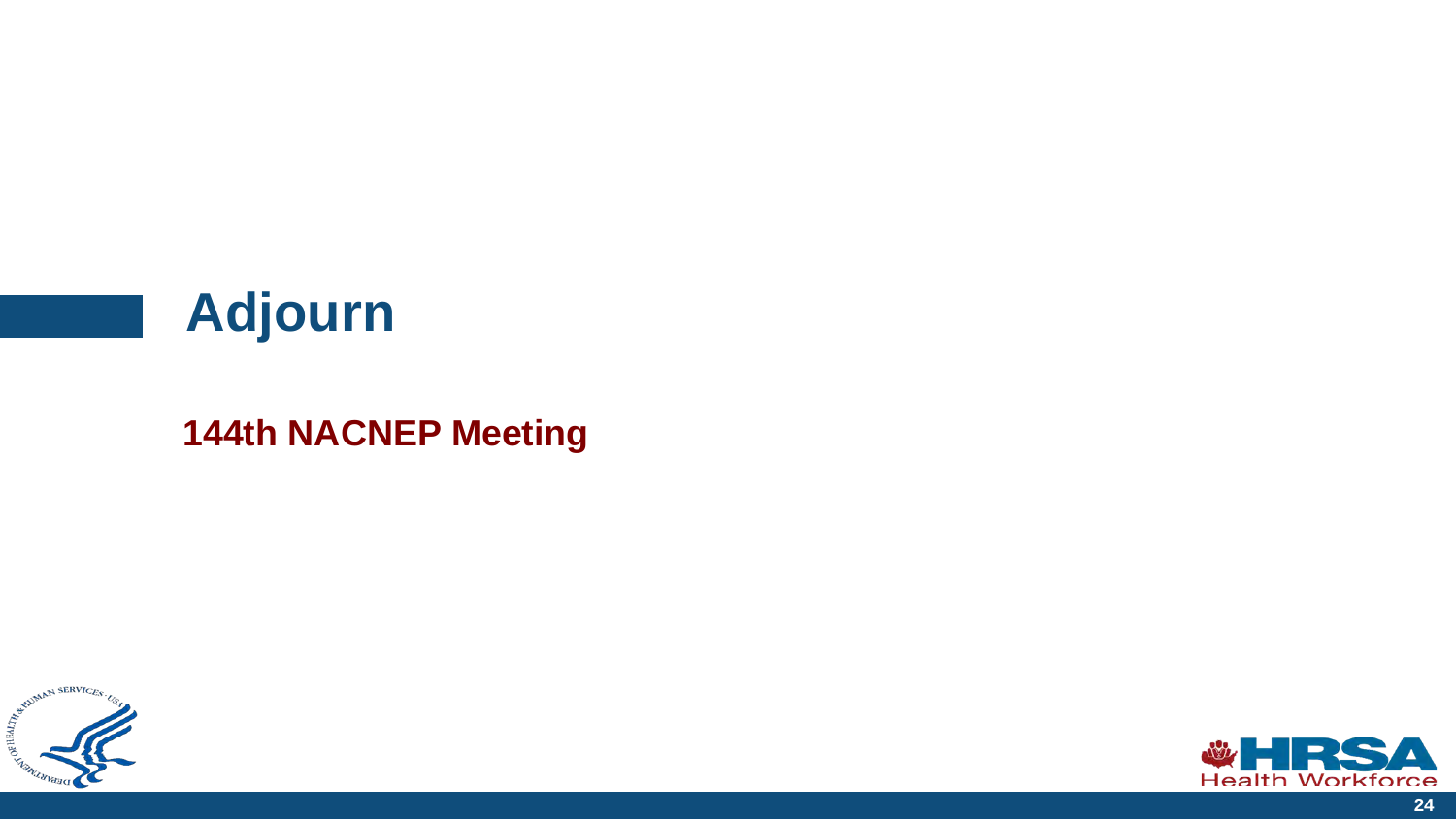### **Connect with HRSA**